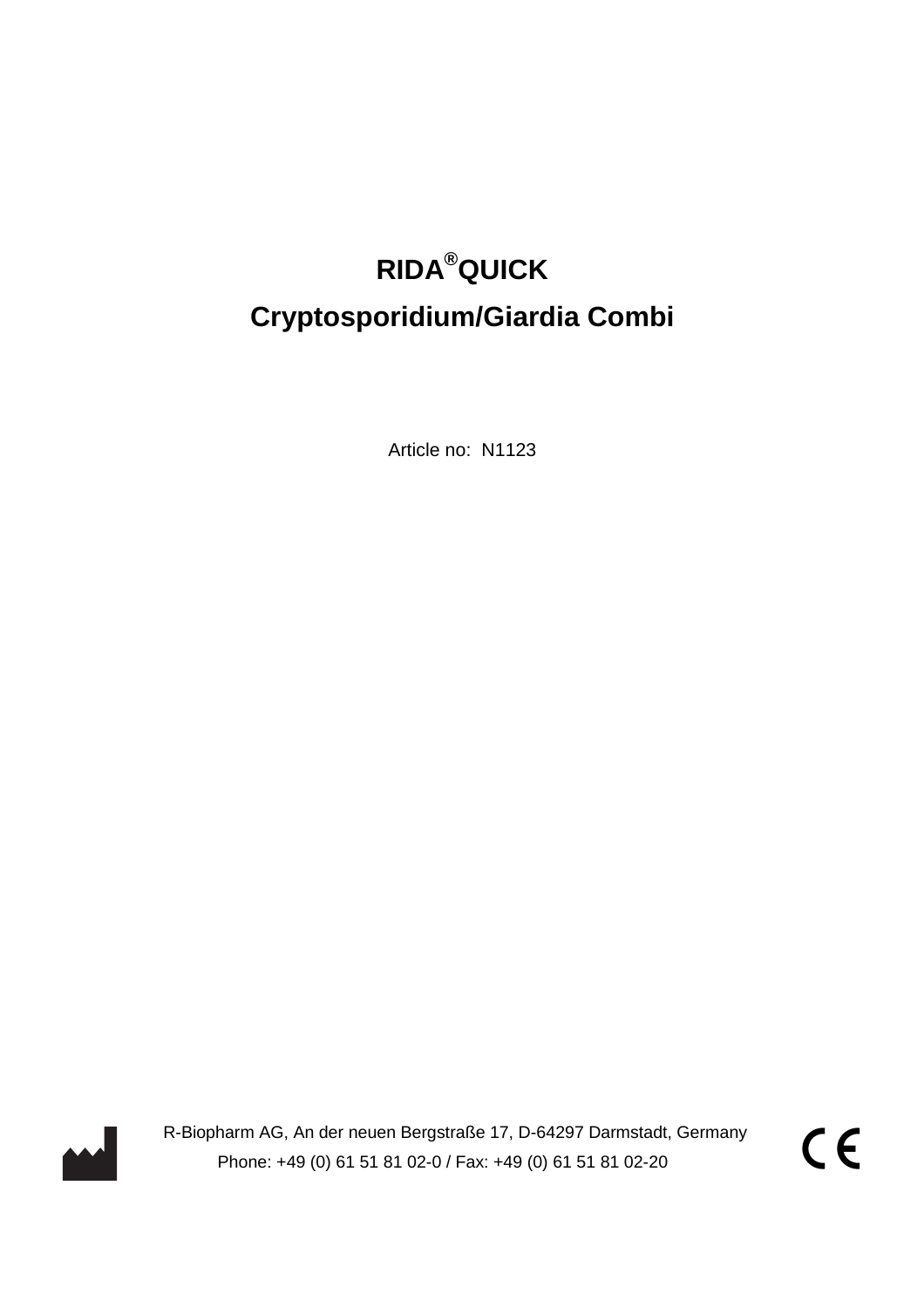#### **1. Intended use**

For *in vitro* diagnostic use. The RIDA<sup>®</sup>QUICK Cryptosporidium/Giardia Combi is a quick immunochromatographic test for the qualitative determination of Cryptosporidium parvum and/or Giardia lamblia in stool samples.

## **2. Summary and explanation of the test**

**Giardia lamblia** is an intestinal flagellate. The morphologically characteristic Trophozoites only survive for a short time outside the host organism. Transmission is affected via the highly infectious cysts. Because it is spread world-wide, Giardia lamblia has become an important cause of chronic diarrhoeas, particularly with the problems in travel medicine. The infection occurs after the ingestion of cysts in contaminated food and water. In communal facilities with inadequate hygiene, the infection usually occurs via the faecal-oral route from person to person. This mode of transmission is particularly common among children and in kindergartens, as well as among male homosexuals and inmates. The infection can also be passed on from the children to their parents. Unlike infants, older children who are infected can be free of symptoms. Nevertheless, they excrete the cysts and can infect other humans. The symptoms of Giardiasis (Lambliasis) are acute or chronic diarrhoea. The incubation time is between 3 and 42 days. The method most frequently use to diagnose Giardiasis in the past has been the detection by microscopy of cysts in the stool, which requires the services of experienced personnel. As well as this, the investigations have to be carried out over a long period of time, because the excretion of cysts is subject to strong fluctuations.

**Cryptosporidium parvum** is a parasite which is far more common in animals and occurs as an important pathogenic organism in domestic animals and in calves in particular. However, infections in humans are observed in many countries now more frequently than was accepted earlier. In tropical developing countries, the parasite is often endemic and causes diarrhoea epidemics among children. With immunocompetent patients, the disease manifests itself as self-healing gastroenteritis. The diarrhoea lasts between 3 and 10 days and may be accompanied by fever and gastrointestinal symptoms such as nausea and pain, which resembles those of Giardiasis (Lambliasis). The symptoms and effects are substantially more serious with immunoincompetent patients, where diarrhoeas persist and are very severe. The infection can be transmitted from animal to humans via contaminated water and from human to human. Members of communal facilities, children in kindergartens and the high-risk groups, homosexual men and patients infected with HIV, are particularly at risk. In the past, the methods most frequently used for the diagnosis of cryptosporidiosis were the microscopic detection of Oocysts in the stool or the microscopic examination of small intestine biopsy samples which required the services of experienced personnel.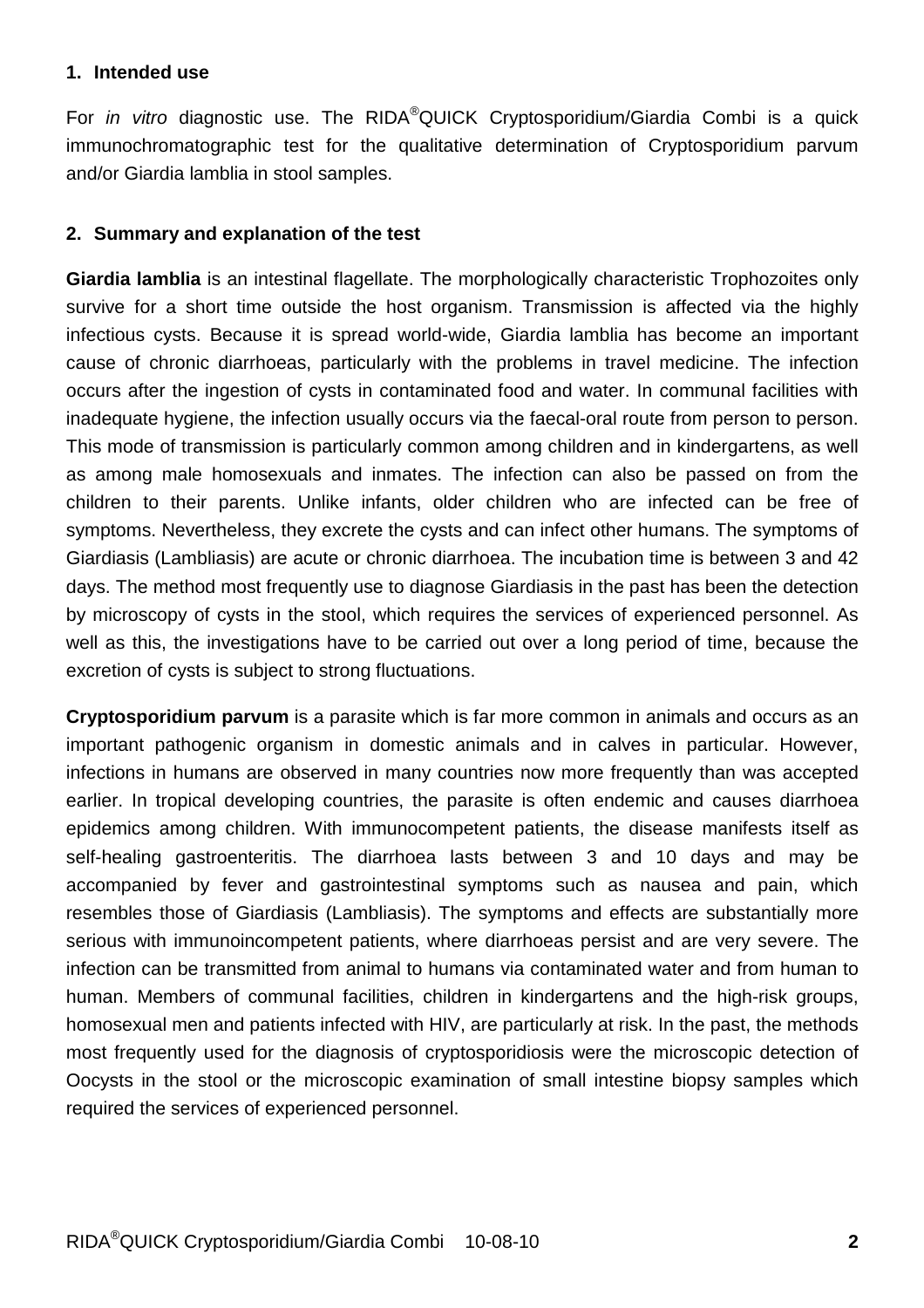An important alternative method to microscopy for the detection of Giardia lamblia and Cryptosporidium parvum is the quick immunochromatographic test described in the following which, because it uses monoclonal antibodies, is equivalent to the microscopy investigation procedures in terms of sensitivity and specificity. The test is quick and simple to perform and does not require specially trained microbiologists to carry it out.

## **3. Test principle**

This quick test is a single-step immunochromatographic lateral-flow test, where specific antibodies which are directed against both parasites attach themselves to red (Giardia specific) or blue (Cryptosporidia specific) latex particles. Other specific antibodies against the two pathogens are firmly bound to the membrane. The stool sample is first suspended in the extraction buffer and then precipitated. An aliquot portion of the clear supernatant of the sample is placed on the test strip. The sample then passes, with the coloured latex particles to which antigen are attached if the test is positive, through the membrane and is bonded to the specific catch band. A blue and/or red band appears, depending on the antigens present in the sample.

## **4. Reagents provided**

There are enough reagents in the pack for 20 determinations.

| Cassette | 20 det. | 20 individually packed test cassettes                           |  |  |
|----------|---------|-----------------------------------------------------------------|--|--|
| Diluent  | 26 ml   | Extraction buffer, ready for use;<br>contains 0.1% sodium azide |  |  |
| Pipet    | 25 ea   | Bag with 25 disposable pipettes                                 |  |  |

# **5. Storage instructions**

The pack can be stored at  $2 - 30$  °C and can be used until the printed expiry date. After the expiry date, the quality guarantee is no longer valid. Likewise, the usability of the cassettes cannot be guaranteed once the external packaging of the individual cassette has been damaged.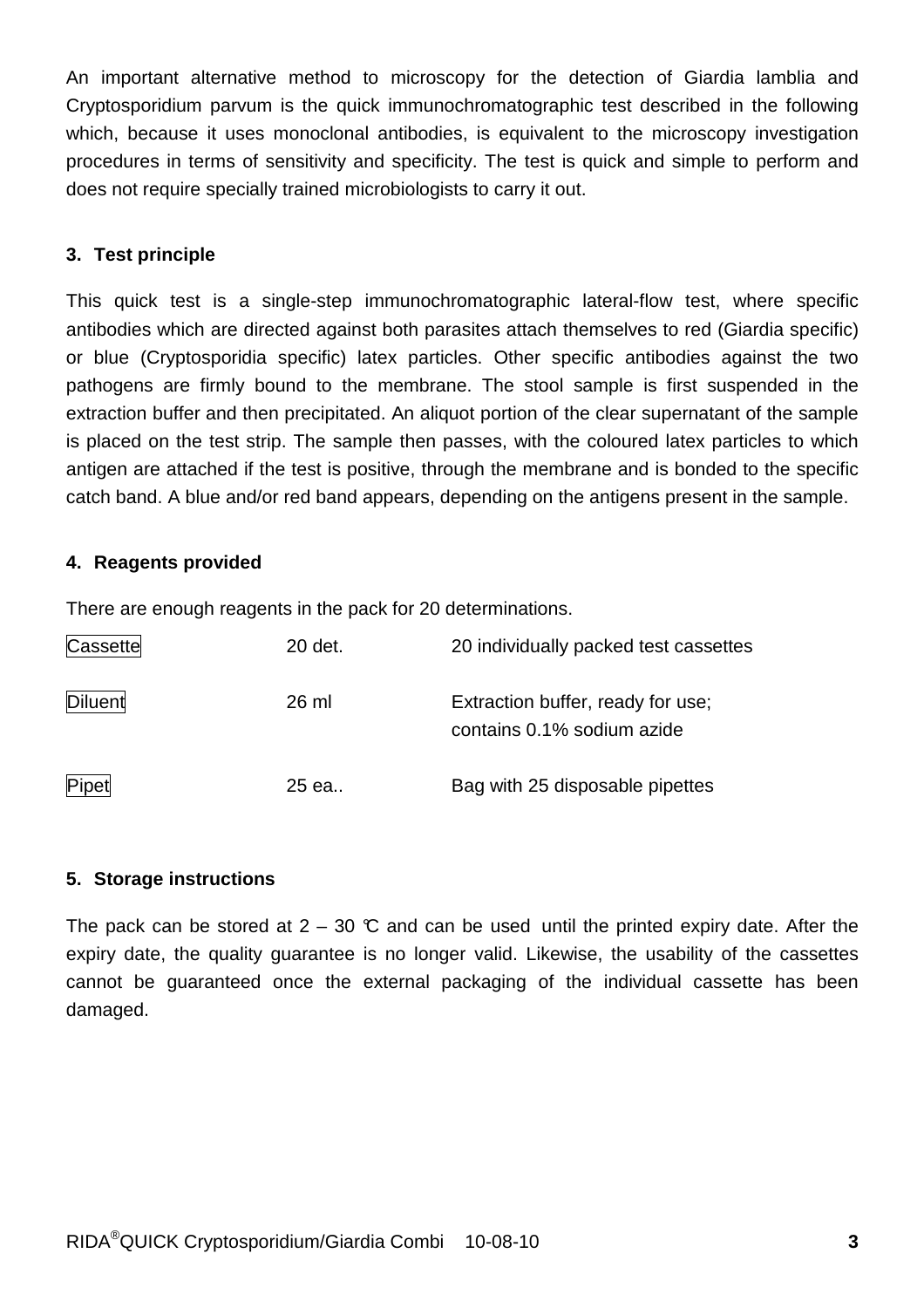# **6. Materials required but not provided**

- Test tubes for stool suspension
- Vortex mixer (optional)
- Micropipette (200 µl 1000 µl)
- Waste container containing 0.5 % sodium hypochlorite solution

# **7. Precautions for users**

For *in vitro* diagnostic use only. This test must only be carried out by trained laboratory personnel. The guidelines for working in medical laboratories must be followed and the instructions for carrying out the test must be strictly adhered to.

The sample dilution buffer contains sodium azide as a preservative. This substance must not be allowed to come into contact with the skin or mucous membrane.

Samples or reagents must not be pipetted by mouth and contact with injured skin or mucous membranes must be prevented. When handling the samples, wear disposable gloves and when the test is finished, wash your hands. Do not smoke, eat or drink in areas where samples or test reagents are being used.

All reagents and materials which come into contact with potentially infectious samples must be treated exactly like the samples themselves with suitable disinfectants (e.g. sodium hypochlorite) or autoclaved for at least one hour at 121 °C.

# **8. Specimen collection and storage**

Stool samples must be collected in clean containers without any additives and stored at  $2 - 8$  °C before beginning of test. If stored for mo re than 3 days, the sample must be frozen at -20 °C. In this case, the sample must be completely thawed out and brought to room temperature before testing begins. Multiple freezing and thawing of the sample must be avoided.

If rectal swabs have to be used, make sure that sufficient stool material (approx. 50 mg) is collected to carry out the test.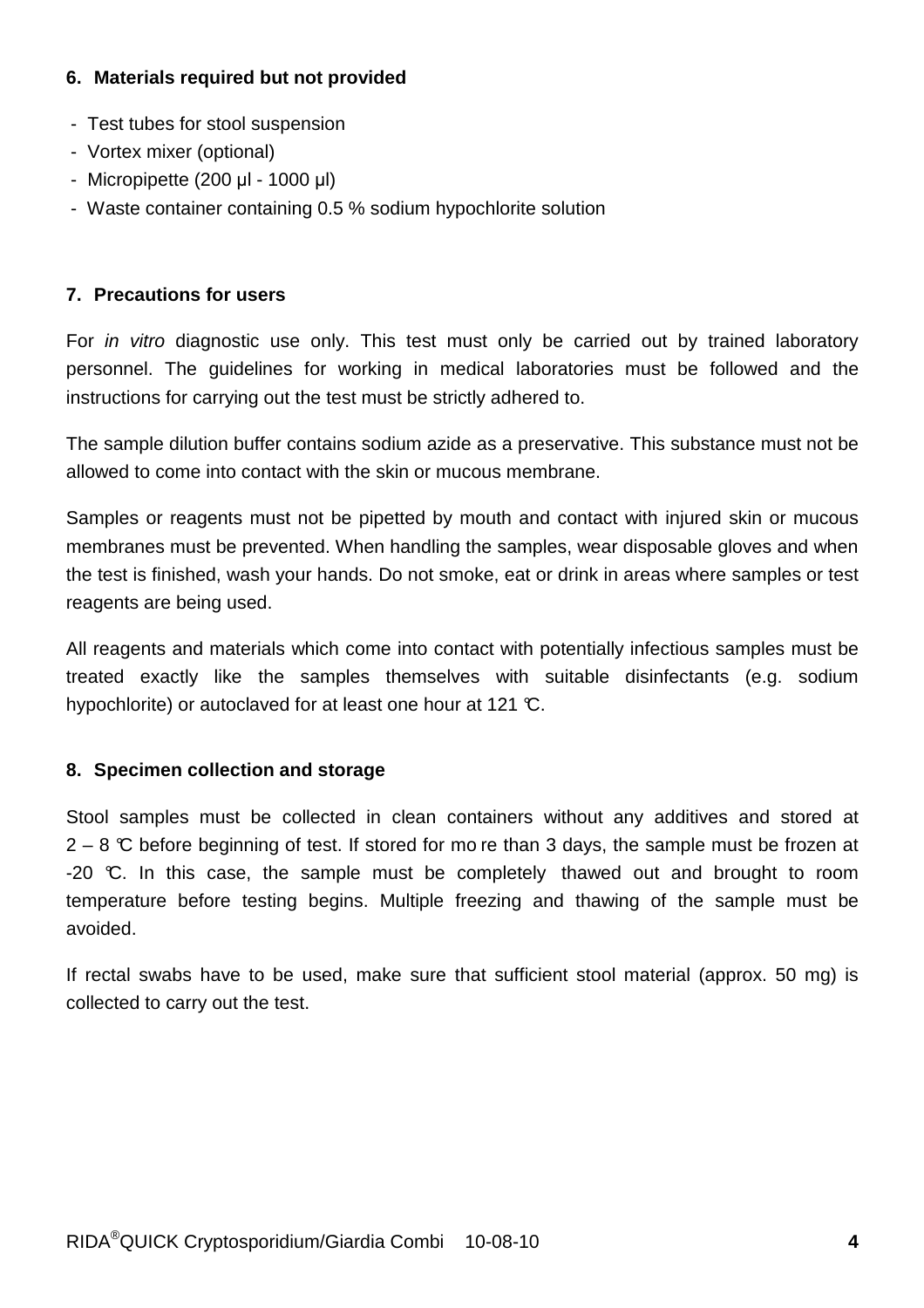## **9. Test procedure**

## 9.1. General information

Before using the samples, the extraction buffer and the test cassettes must be brought to room temperature (20 – 25 °C). The test cassettes must o nly be removed from the external packaging shortly before they are used. Once used, the cassettes must not be used again. The test must not be carried out in direct sunlight.

Do not pour reagents back into vials as reagent contamination may occur.

## 9.2. Preparing the samples

Place 1 ml Extraction Buffer Diluent in the test tubes indicated. With the **liquid** stool sample, pipette 100 µl of the sample with a disposable pipette Pipet (up to just above the second thickening) and suspend it in the buffer placed in the tube beforehand. With **solid** stool samples, suspend 50 mg in the buffer. The sample must then be well homogenized. This can be achieved either by repeated suction and ejection of the suspension using the disposable pipette Pipet or, alternatively, by mixing on a vortex mixer. Afterwards, allow the homogeneous suspension to settle for at least **3 minutes** until a clear supernatant is formed.

## 9.3. Testing the sample

When removed from the external packing, first lay the test cassette on a level mat. After this, pipette 200 µl of the clear supernatant of the stool suspension with a micropipette or 4 drops with a disposable pipette Pipet into the round opening of the test cassette. Makes sure that the liquid flows through the membrane unimpeded. Any particles pipetted at the same time can cause an obstruction and must be removed beforehand. The test result can be read off after **5 minutes**.

# **10. Quality control – indications of reagent expiry**

The test must only be evaluated if the test cassette is intact **before** the sample suspension is pipetted in and no colour changes or bands are visible on the membrane. In addition to this, at least the **green** control band must be visible **after** the test incubation. If this does not appear, the following must be checked before repeating the test:

- Expiry date of the test cassettes and the extraction buffer being used
- Correct test procedure
- Contamination of the extraction buffer

After this, if the control band is still not visible after repeating the test with a new test cassette, please contact the manufacturer.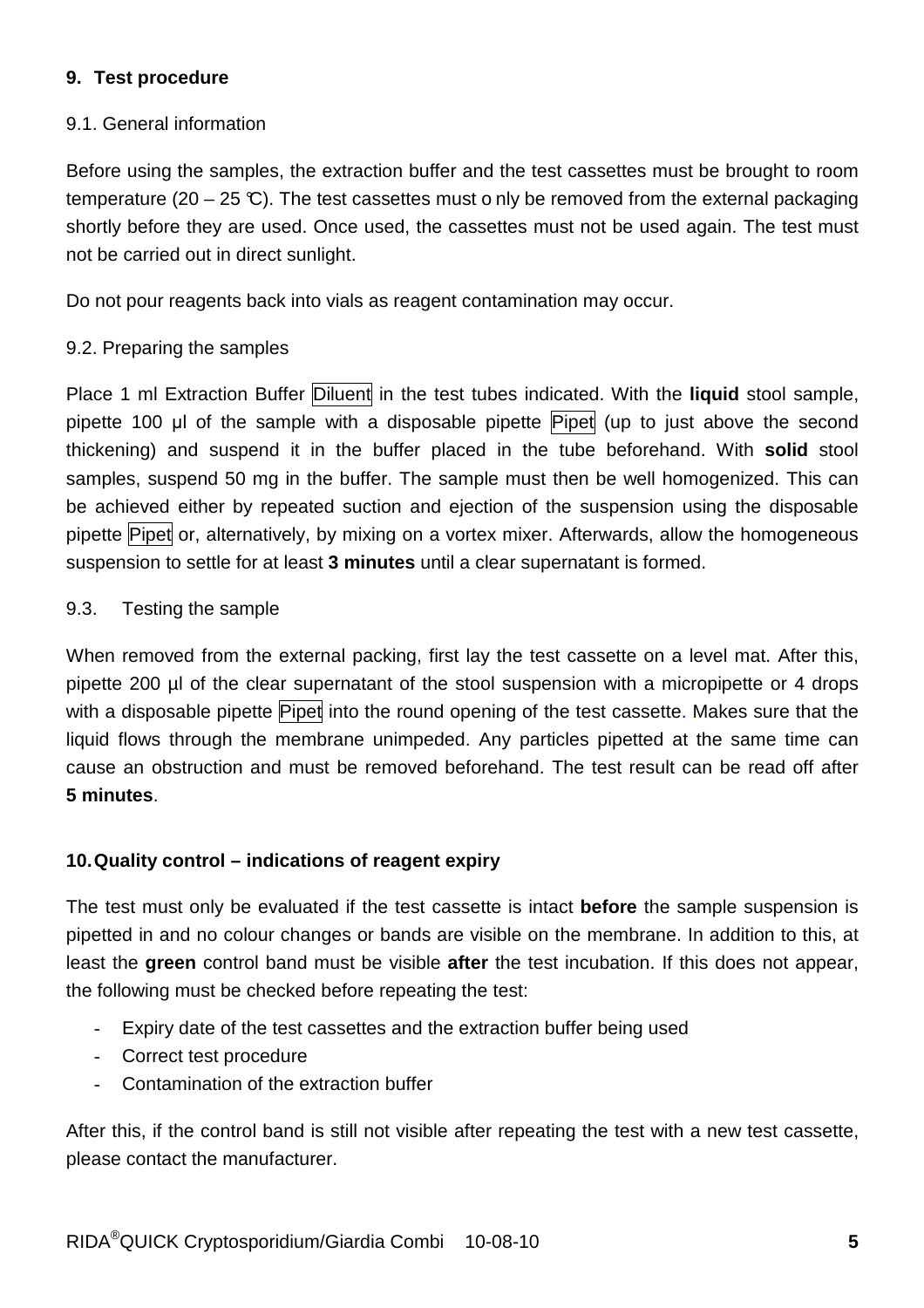# **11. Evaluation and interpretation**

A maximum of three bands should appear in the following order, as seen from the sampleabsorption site: one blue  $(T_1 = Test$  band 1), one red  $(T_2 = Test$  band 2) and one green (C = Control band) band. **If the green control band is missing, the test is invalid and cannot be evaluated!** 

The following interpretations are possible:

- - **Cryptosporidien positive: blue** and **green** bands are visible.
- **Giardia positive: red** and **green** bands are visible.
- **Cryptosporidium and Giardia positive: blue, red** and **green** bands are visible.
- **Negative:** only the **green** band is visible.
- **Not valid:** no visible band or a combination other than the one described above or other changes in band colour. Likewise, changes in band colour which only appear after 10 minutes or later are also without any diagnostic value and must not be used for evaluation.

# **12. Limitations of the method**

The RIDA®QUICK Cryptosporidium/Giardia Combi test detects antigens of Cryptosporidium parvum and/or Giardia lamblia in stool samples. The test cannot be used to derive a relationship between the intensity of the specific visible bands and the occurrence or severity of clinical symptoms. **The results obtained must always be interpreted in combination with the clinical picture.** 

A **positive** result does not rule out the presence of another infectious pathogen.

A **negative** result does not necessarily mean that there is no Cryptosporidia or Lamblien infection. This can be caused by intermittent excretion of the pathogen or by the quantity of antigens in the sample being too small. If the patient is anaemic or is suspected as being infected by the pathogens being looked for, another stool sample should be tested after four weeks.

An excess of stool sample can cause brownish bands to appear instead of the specifically coloured bands. These brownish bands do not have any diagnostic value. In such cases, it will be necessary to repeat the test with a smaller stool quantity or dilute the suspension already prepared further (clear supernatant after precipitation) in order to clarify whether the pathogens being looked for are in the sample and have been masked by too much stool matrix.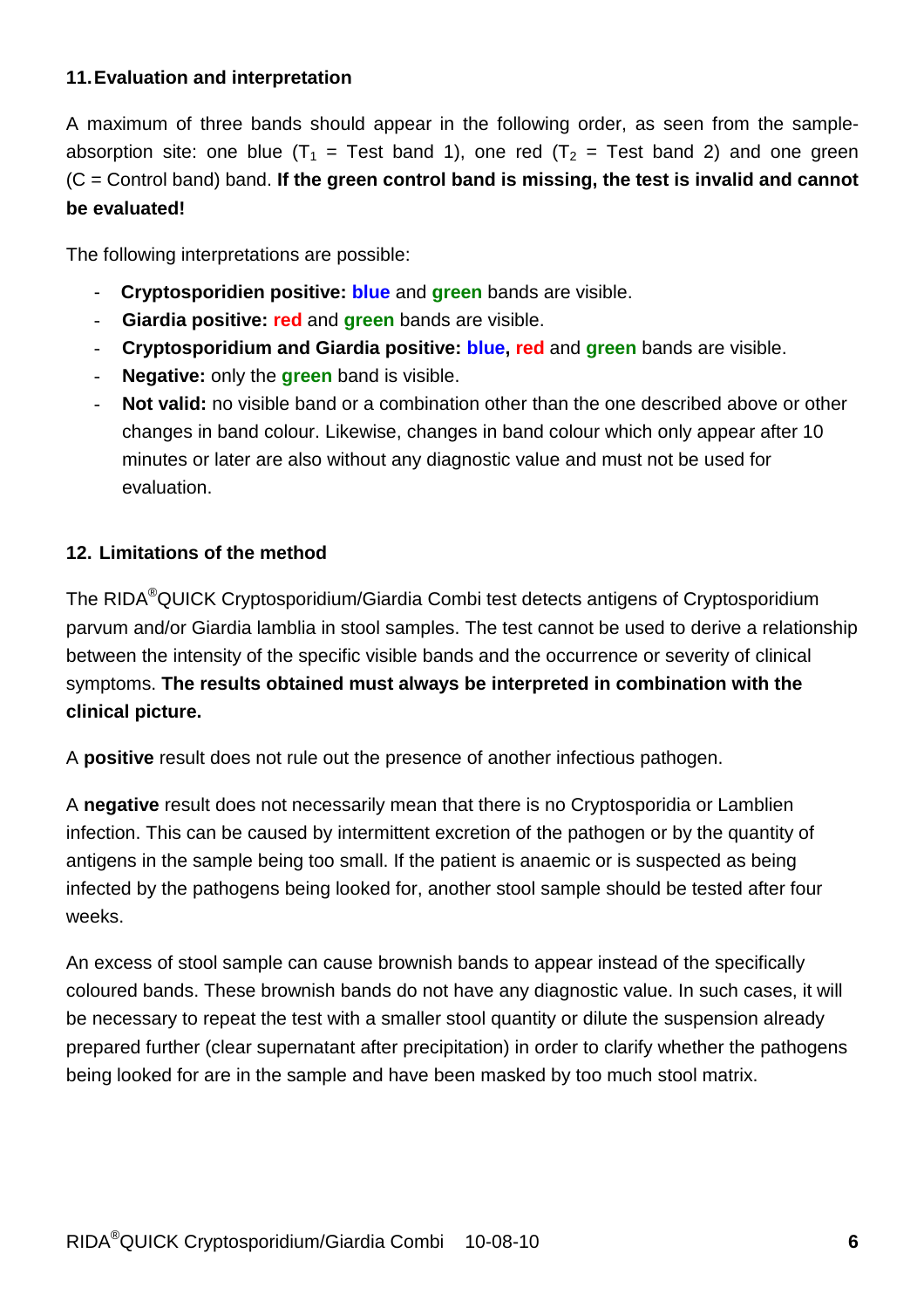# **13. Performance characteristics**

13.1. Clinical comparison study

In a routine laboratory, a comparative investigation was carried out between the RIDA<sup>®</sup>QUICK Cryptosporidium/Giardia Combi method and the established microscopy method on both frozen and fresh stool samples using 70 stool samples in total (15 Cryptosporidium positive and 15 Giardia lamblia positive as well as 40 negative stool samples). The results are listed in Tables 1 and 2.

Table 1: Comparison of the RIDA<sup>®</sup>QUICK Cryptosporidium/Giardia Combi with microscopy with exclusive evaluation of the Cryptosporidia-specific band

| RIDA <sup>®</sup> QUICK Cryptosporidium/Giardia Combi |   |    |    |  |  |  |
|-------------------------------------------------------|---|----|----|--|--|--|
|                                                       |   | ٠  |    |  |  |  |
|                                                       |   | 14 |    |  |  |  |
| <b>Microscopy</b>                                     |   |    |    |  |  |  |
|                                                       | - |    | 40 |  |  |  |
| $\lambda$                                             |   |    |    |  |  |  |

**Sensitivity: 93.8 % pos. prognosis value: 100.0 % Specificity: 100.0 % neg. prognosis value : 97.5 %** 

Table 2: Comparison of the RIDA®QUICK Cryptosporidium/Giardia Combi with microscopy with exclusive evaluation of the Giardia-specific band

| RIDA <sup>®</sup> QUICK Cryptosporidium/Giardia Combi |  |    |                       |        |  |  |
|-------------------------------------------------------|--|----|-----------------------|--------|--|--|
|                                                       |  | +  |                       |        |  |  |
|                                                       |  | 15 |                       |        |  |  |
| <b>Microscopy</b>                                     |  |    |                       |        |  |  |
|                                                       |  |    | 38                    |        |  |  |
| Sensitivity: 100.0 %                                  |  |    | pos. prognosis value: | 88.2 % |  |  |

**Specificity: 95.2 % neg. prognosis value : 100.0 %**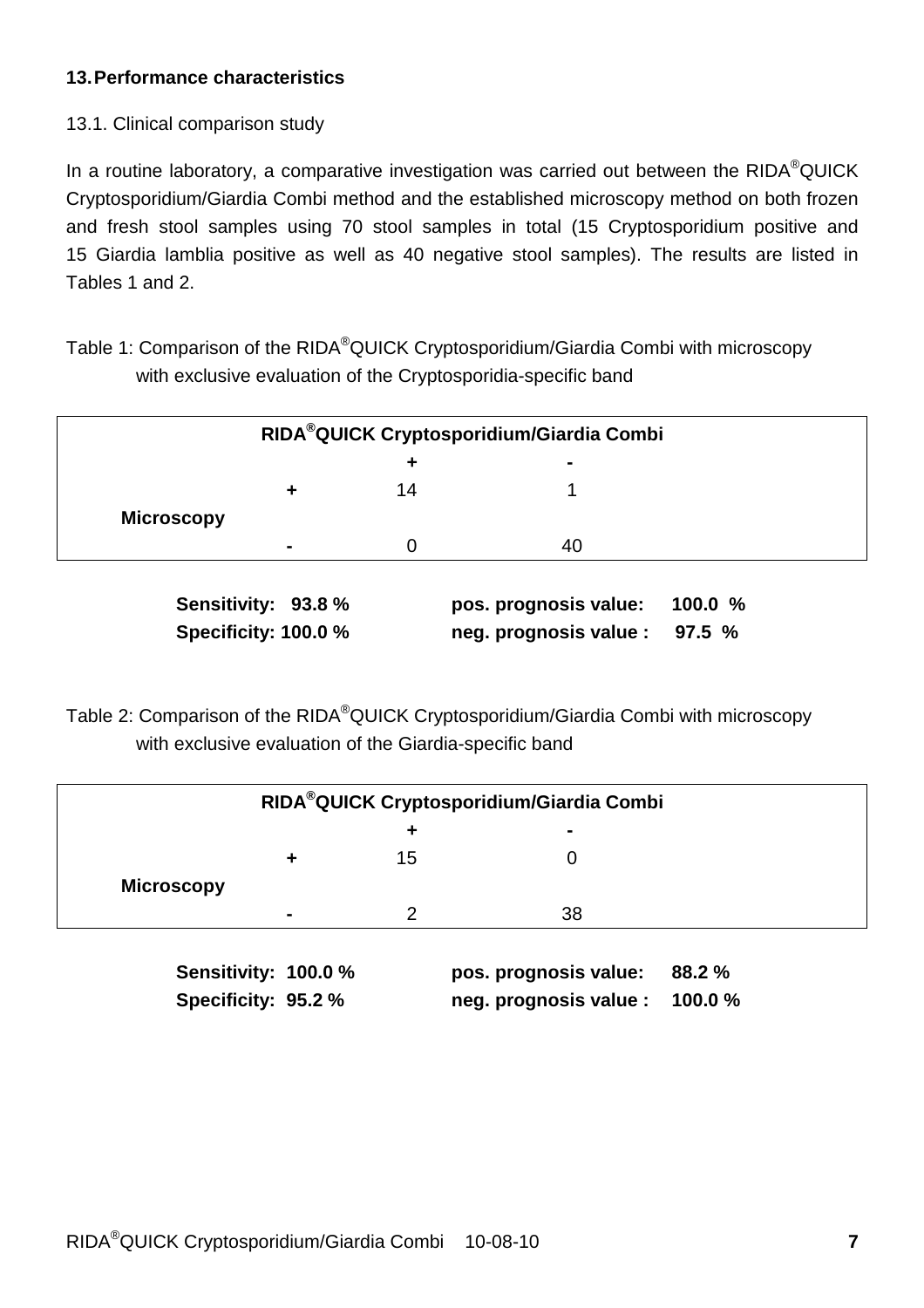## 13.2. Cross reactivity

None that led to a cross reaction in the following specified intestine parasites in the RIDA®QUICK Cryptosporidium/Giardia Combi test:

Entamoeba coli Blastocystis hominis Jodamoeba buetschlii Chilomastix mesnili Endolimax nana Eggs of Taenia spp.